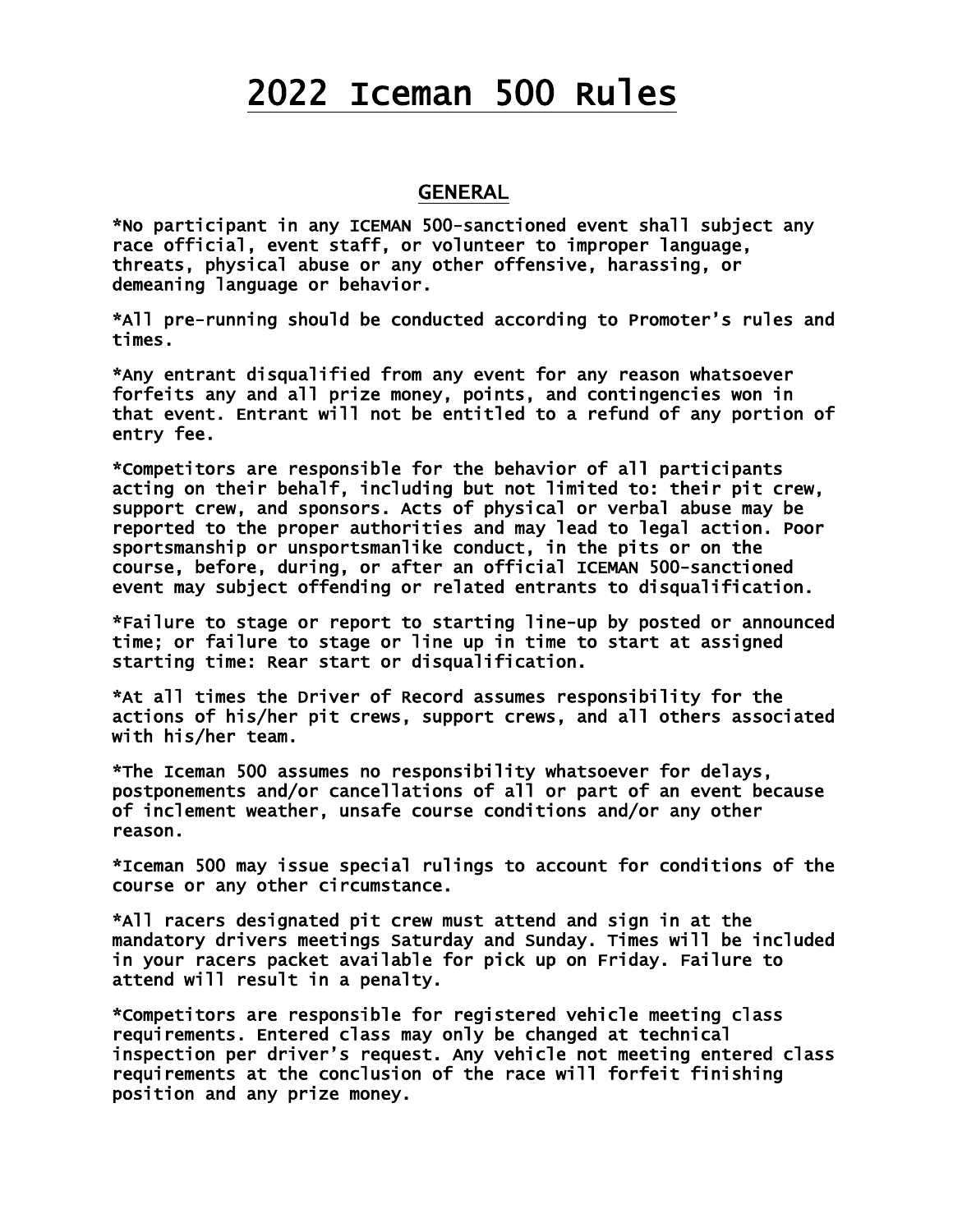#### REGISTRATION

\*ICEMAN 500 representatives reserve the right to refuse entry to any applicant, team, competitor, entrant, participant, or any other person, to the event for any reason.

\*No person shall sign any entry form or release for any other person.

\*All competitors under 18 years of age at the start of the event must have their entry form release signed by a parent or legal guardian.

#### **COURSE**

\*No participant or any other person except an ICEMAN 500-sanctioned event official shall remove, alter, or relocate course markings. Any person found to have removed; altered or relocated course markings will be subject to disqualification and/or immediate removal from the event area and may be banned from future ICEMAN 500-sanctioned events.

\*When encountering an on-course accident, rollover, breakdown, or disabled vehicle, all entrants must make reasonable efforts to check the condition of the competitors involved. Competitors who are involved in an accident, rollover, breakdown, or whose vehicle is disabled must make every effort to signal their condition to passing competitors (e.g. give a thumbs up).

\*Short coursing is not permitted and will result in disqualification. Short coursing is defined as any deviation from the marked course resulting in either time or position advantage.

\*Speeding in a restricted speed area is a violation and will result in One position and/or time penalty.

\*A marked course is the official route designated by and marked by official Iceman 500 crew members. All vehicles must follow this route during the event. No vehicle may deviate from the marked course at any time.

\*There is no passing or touching in the scoring chute.

\*During any process where Iceman 500 staff are on the race course to recover or assist another race vehicle the 100 feet before and 50 feet after are considered a safe zone. The max speed in the area is 25 mph. Racers cannot gain on other racers in this area. Any violation of this safety zone will mean automatic disqualification of the racer.

\*Competitors may not receive any help in repairing a damaged vehicle outside approved pit areas. At no time may a team accept outside assistance from spectators to navigate an obstacle.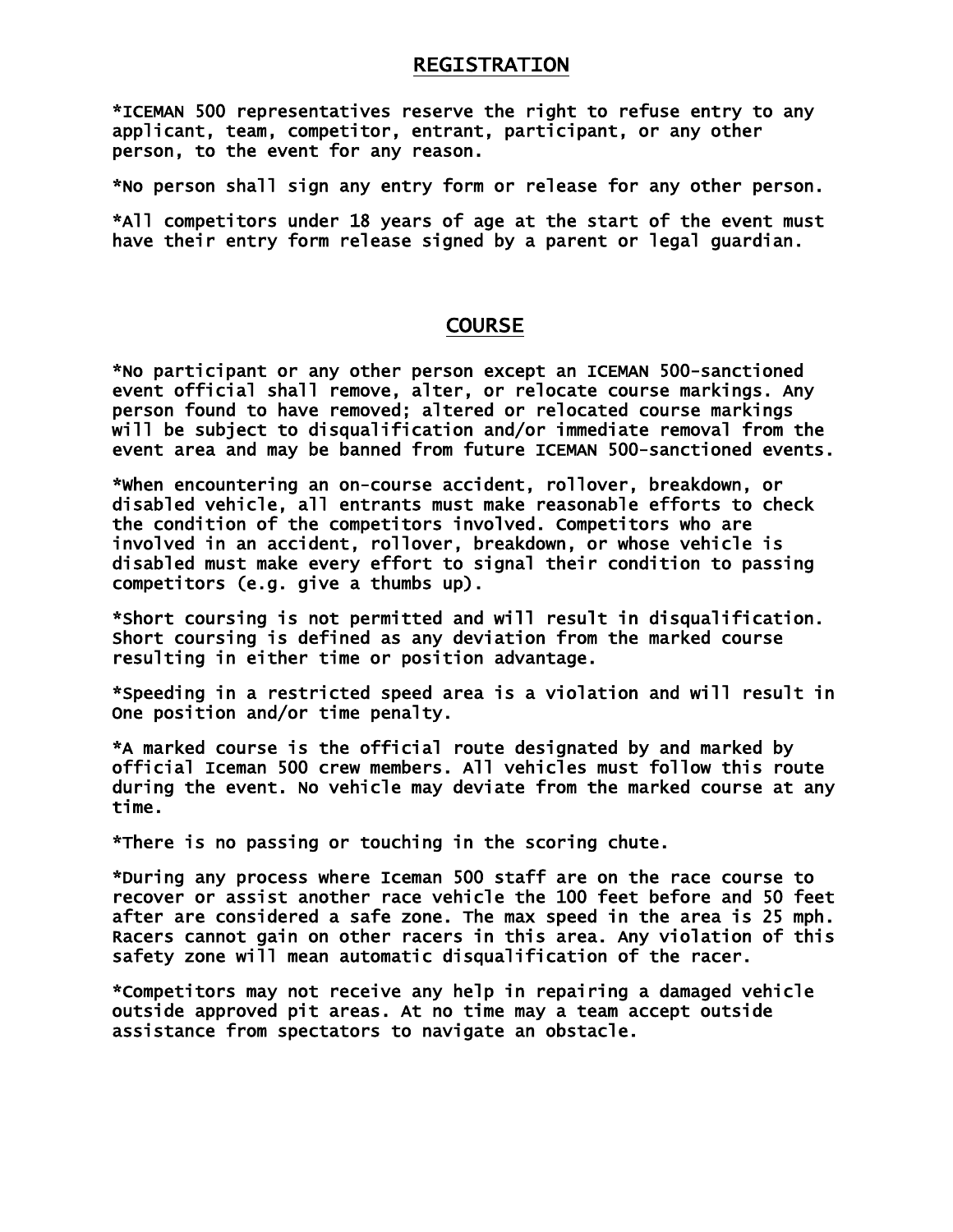## **PITS**

\*No vehicle shall be permitted to enter pit areas or course area without a valid pit pass displayed. You must go to registration first to receive your pit pass and racer packet.

\*Maximum speed limit on all main pit access roads and in all pit areas shall be 25 mph for all vehicles.

\*All entrants are responsible for cleaning the pit areas they used during the event.

# Safety

- 5-point harness required
- Window nets required
- Fire Extinguisher Required (in race vehicle and min 5lb in pits)
- Rear facing flashing light required (amber or yellow)
- Helmet with full face shield required
- Rear view mirror required
- Radio Communication between drivers and crew required (except for Weekend Warrior Class)
- Fuel Spill Mat Required (Spilled fuel on ice = PENALTY)
- Min 8" race numbers on front, rear, and both sides
- All race vehicles shall be free from any leaking fluids
- All race vehicles must have functioning reverse gear

## Classes

# Weekend Warrior

- \* Any Manufacturer UTV up to 1000cc
- \* Only allowable modifications are Tires, Wheels, and Safety items.

#### Sportsman

- \* Any Manufacturer UTV up to 1000cc
- \* No Engine Modifications
- \* Stock Exhaust Required- No Modifications
- \* Stock Air Box Required- No Modifications or Spacers
- \* Stock Suspension and OEM Mounting Points Required
- \* Stock fuel cell required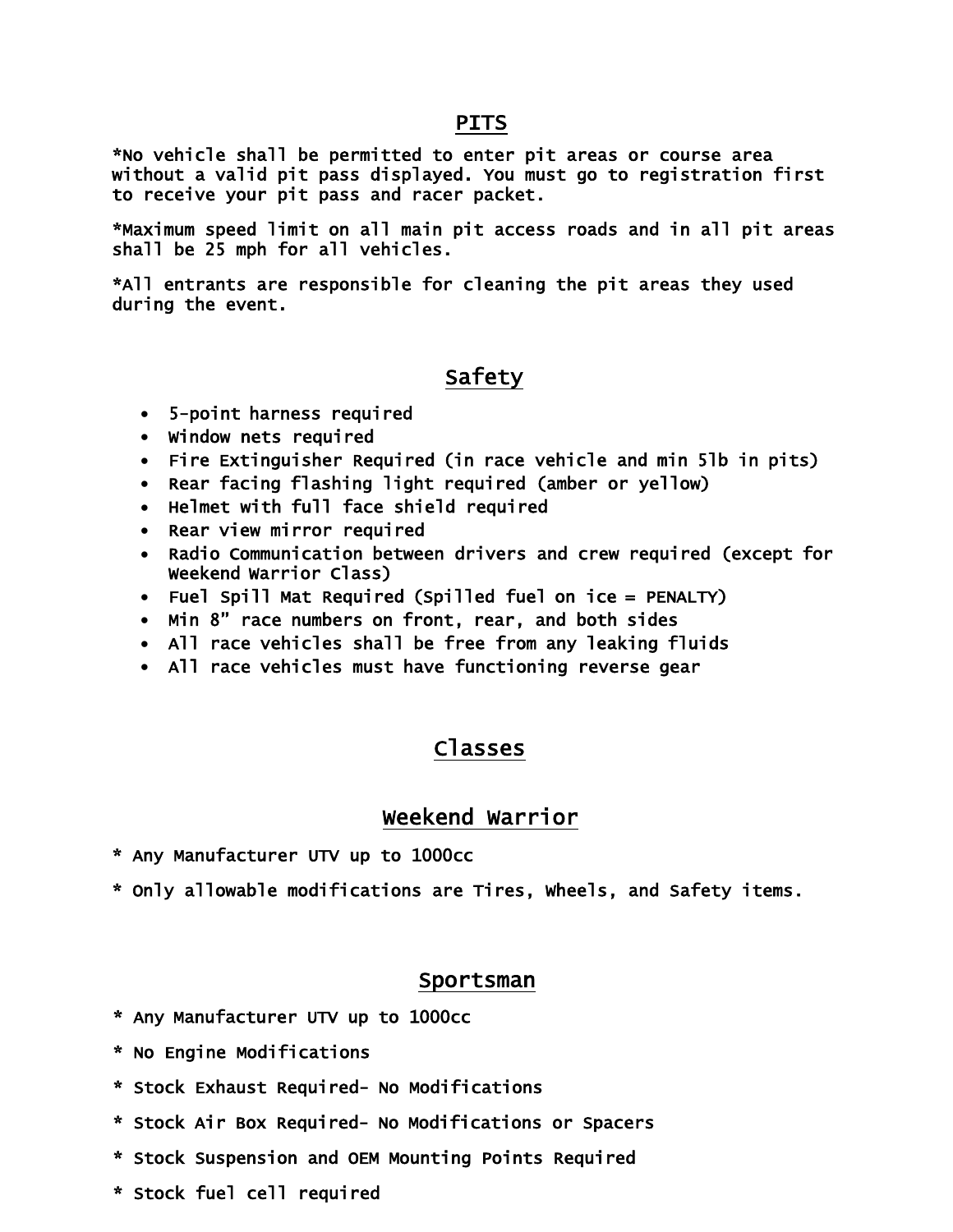## Pro Stock

\* Any Manufacture UTV up to 1000cc

\* No Engine Modifications- Manual Cam Chain Tensioner and Block Off Plates Allowed

- \* Stock Suspension and OEM Mounting Points Required
- \* Must Maintain Stock Wheel Base

\* Stock Fuel Cell Required - Quick fill system approved. Cannot add or extend filler neck, quick fill mounts to OEM tank inlet.

\* No Turbos or Superchargers

#### Pro Open

- \* Any Manufacture UTV
- \* Open Engine Modifications
- \* Open Transmission Modifications
- \* Open Suspension Modifications
- \* Fuel Cell Must be OEM cannot add or extend filler neck. Quick fill must mount to OEM tank or a fuel cell that holds 10 gallons
- \* No Nitrous
- \* Pump Fuel Only

## Qualifying

\* Only Sportsman, Pro Stock, and Pro Open Classes will have qualifying session.

\* Each registered and inspected race vehicle will be allowed only 2 qualifying laps to determine starting position.

\* Racers will qualify in groups based off class entered and date registered. (1st registered in class, starts first in qualifying)

\* Racers in each group will be released in 30 second intervals.

\* Any racer who misses their qualifying session will start in the back of the field. If multiple racers fail to qualify, you will be staged in the back of the field based off of registration date.